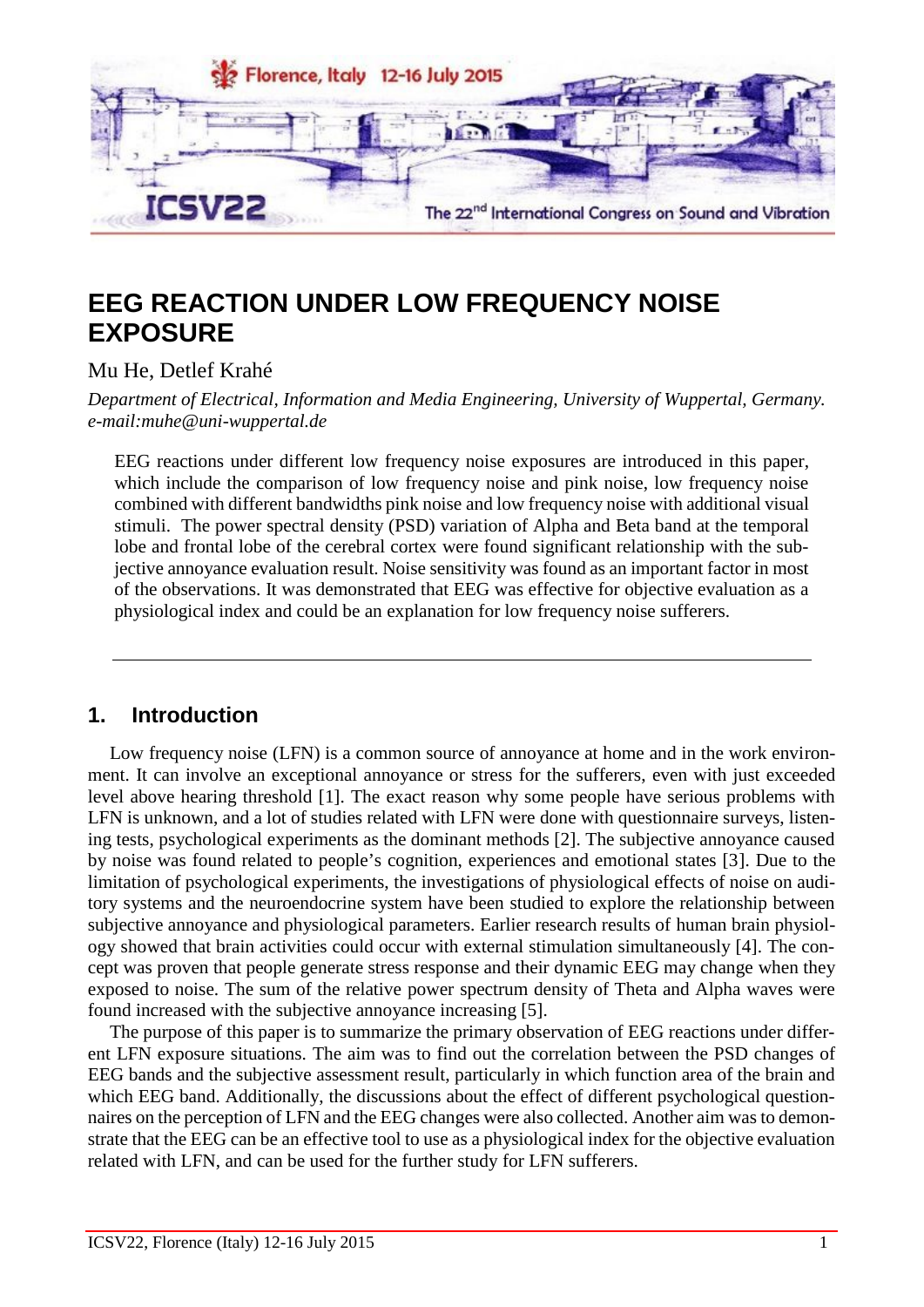## **2. The experiments**

All the tests were taken in the same chamber with low background noise level (17 dBA) and the LFNs were presented with the same loudspeakers (Type Neumann KH  $120 + KH$  870). The EEG equipment was different but the analysis software to calculate the PSD of 10 EEG bands was the same - Neuron Spectrum. The detail for the frequency ranges of the EEG bands is in Table 1.

|                      | Frequency range |               | Frequency range |             | Frequency range  |
|----------------------|-----------------|---------------|-----------------|-------------|------------------|
| Theta (              | $4-8$ Hz        | Alpha (       | $8 - 13$ Hz     | Beta (      | $13 - 30$ Hz     |
| Theta1 (             | $3.5 - 5.4$ Hz  | Alphal $(1)$  | $7.4 - 9.9$ Hz  | Betal (     | $12.5 - 17.9$ Hz |
| Theta <sub>2</sub> ( | $5.4 - 7.4$ Hz  | Alpha2 $\ell$ | $9.9 - 12.4$ Hz | Beta $2(2)$ | $18 - 23.9$ Hz   |
|                      |                 |               |                 | Beta $3(3)$ | $24 - 30$ Hz     |

**Table 1.** The frequency ranges of EEG bands [6][7]

#### **2.1 The different perception of LFN and PN**

Firstly, a primary EEG test was made to observe whether there were different perceptions between LFN and other noise. Pink noise (PN) was proven that it had significant effect on reducing brain wave complexity [8], therefore, PN with frequency range from 20 Hz to 20000 Hz was chosen as the reference noise to compare with LFN. LFN was the Brown noise through Butterworth low pass filter with the cut-off frequency at 125Hz and the order 10. Both noises were set to 50 dBA. Due to the limitation of the EEG equipment (BIOPAC MP150), only one electrode position T4 was used in the test. Three subjects with normal hearing ability were participated. The subjects answered questionnaires included "Noise Sensitivity (NS)" [9], "General Health Question – 28 (GHQ-28)" [10] and "Positive and Negative Affect Schedule (PANAS)" [11], and results showed that they have similar GHQ-28 and PANAS score but different NS levels. Subject 1 and 3 had normal noise sensitivity and Subject 2 was very sensitivity to the noise. The EEG recording was made synchronously when the subjects were exposing under LFN and PN each for 5 min, and there were same length duration pause in silence before and between two noises. After the test they gave their subjective annoyance evaluation for two noises. The PSD were calculated and compared with the subjective annoyance result for each one. The results showed that the PSD of Beta and Beta 2 bands had a negative correlation with the annoyance judgment result, which meant the less annoyance the subject felt, the larger the Beta band energy was. The PSD changes along time were also analysed, and it was found that the subjective annoyance level might have a relationship with the first peak of Beta band. The PSD trends of Beta band for PN were similar among the three subjects, but quite different for LFN between Subject 2 and the other two regarding that the first peak of Beta band appeared with Subject 2 later than with the other ones. This could due to the different noise sensitivity levels.

The negative correlation result between PSD of Beta band at Temporal lobe and the subjective annoyance evaluation was agreed with the previous conclusions that Beta band activity especially over Temporal lobe reflected emotional phenomena [12] and more Beta activity was presented in the Temporal lobe during positive than during negative emotional tasks [13].

#### **2.2 LFN combined with different bandwidth PN**

The second test was arranged to prove the feasibility of the indirect method to reduce the subjective annoying feelings caused by LFN [14, 15], and at the same time EEG was used to observe the brain reaction during the test. The test signals were two LFNs combined with different bandwidth PNs (Table 2). LFN1 was recorded from a heat pump unit in the centre of an office [14] and LFN2 was obtained by the same procedure as the LFN in the last test but with 160 Hz cut-off frequency. The SPL of both LFNs was 45dBA and the additional bandwidth PN was set to 20 dB. The duration of each signal was 2 min with 1 min pause in silence between two signals. Brain wave was recorded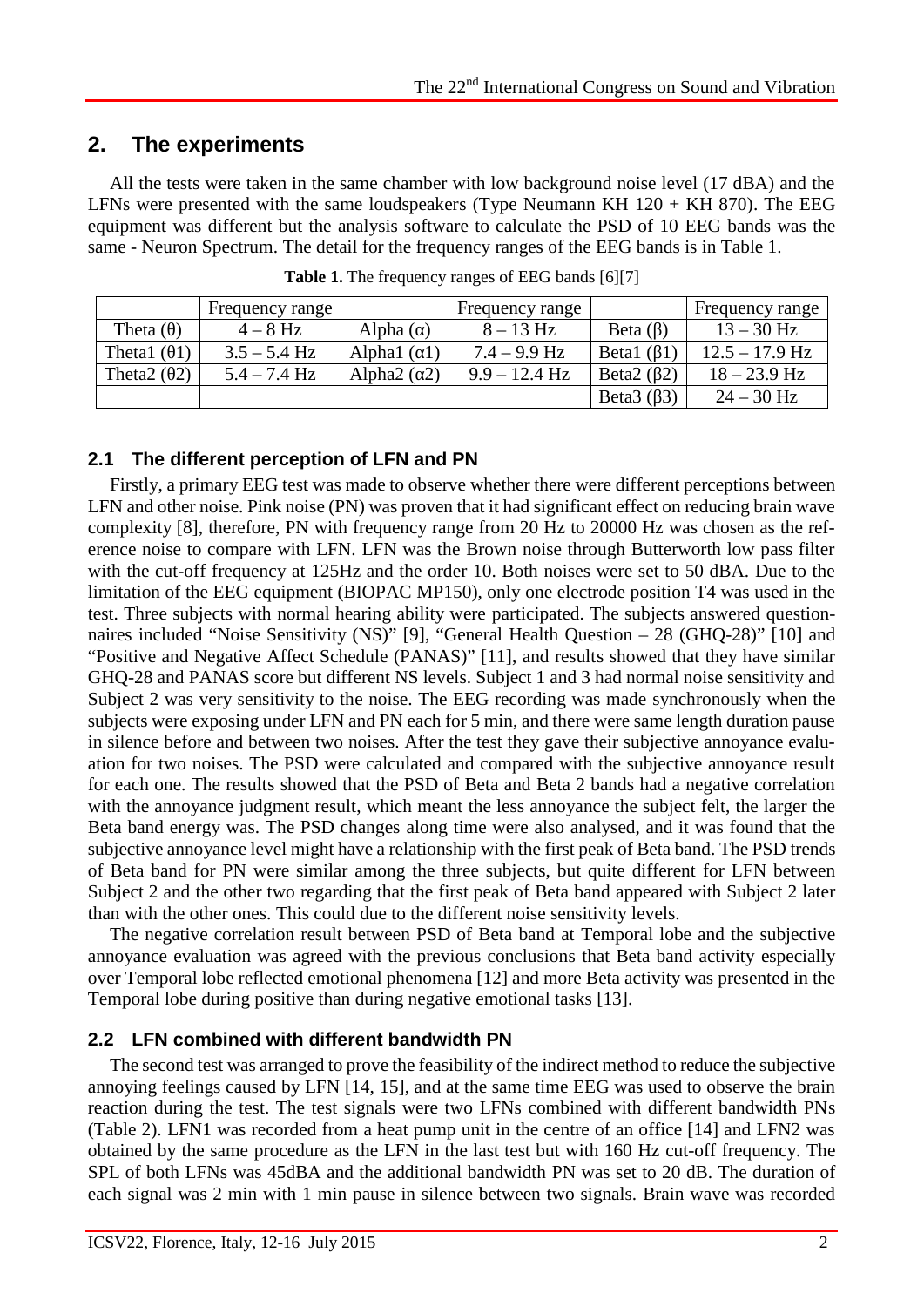with the Emotiv EEG neuroheadset, which had 14 fixed electrodes AF3, AF4, F3, F4, F7, F8, FC5, FC6, O1, O2, T3, T4, T5 and T6 referred to the 10/20 system. The subjective annoying values (SAVs) of Signal 1 to 10 were obtained with a listening test after the EEG recording in a 5 level evaluation criterion (1 - lowest and 5 - the highest annoying level).

| Signal         | Original LFN | added pink noise                  | Signal          | Original LFN     | added pink noise     |
|----------------|--------------|-----------------------------------|-----------------|------------------|----------------------|
| S <sub>1</sub> | LFN1         |                                   | S6              | LFN <sub>2</sub> |                      |
| S <sub>2</sub> | LFN1         | $200 \text{ Hz} - 400 \text{ Hz}$ | S7              | LFN <sub>2</sub> | $160$ Hz $- 630$ Hz  |
| S <sub>3</sub> | LFN1         | 200 Hz - 4K Hz                    | S <sub>8</sub>  | LFN <sub>2</sub> | $160$ Hz $- 2500$ Hz |
| S4             | LFN1         | 500 Hz - 1K Hz                    | S <sub>9</sub>  | LFN <sub>2</sub> | $400$ Hz $- 1600$ Hz |
|                | LFN1         | 2K Hz - 4K Hz                     | S <sub>10</sub> | LFN <sub>2</sub> | 2K Hz - 4K Hz        |

| <b>Table 2.</b> The test signals |  |  |
|----------------------------------|--|--|
|                                  |  |  |

The clean EEG data (removed the artifact) of seven subjects were chosen for the further analysis. The PSD was calculated for each electrode position and compared the correlation with the SAV using SPSS software. Considering the individual difference of the EEG level, relative PSD (RPSD) was calculated as the index, which was the ratio of PSD of LFN combined with bandwidth pink noise and the PSD of LFN. Due to the two different LFNs, the RPSD was obtained separately. The results showed significant negative correlation between SAV and the PSD of Alpha, Alpha1 and Alpha 2 at Frontal lobe and Temporal lobe of the cerebral cortex, which was consistent with the result of Saito [16] that changes in brain waves were reflecting the subjects' psychological response and showing their sense regarding e.g. an unpleasant sound. The Alpha wave decreased when a subject indicated discomfort. And the PSD of Beta1 at T6 was found having a significant negative relationship with SAV, which supported the result obtained from the above test. The PSD of Theta, Theta1 and Theta2 bands at T3 or T5 showed significant positive correlations with SAV, which was agreed with the similar conclusion that the increased Theta band might accompany both cognitive and emotional activation [12].

#### **2.3 The LFN exposure combined with visual stimuli**

The EEG observations in the both above tests were under the situation that there were only auditory stimuli and the subjects' eyes were closed. The conclusions obtained about the relationship between PSD of EEG bands and subjective feelings caused by LFN were overlapped. Therefore, it was necessary to detect whether the correlation between objective and subjective parameters would be consistent when there were not only LFN but also other sensory stimuli. LFN (40 dBA) in an approximate slope of -4 dB/octave spectral characteristic was used in this test, which was the common spectrum form according to the measurement results of 29 wind turbines in Japan [17]. Eight different field recordings of wind turbines in Zetel of Lower Saxony in Germany were the visual components (Table 3), which included different blade rotating speeds and wind turbine surrounded with some landscapes. The test signals were the LFN combined with different visual contents. The subjects set in front of a monitor and loudspeakers, and gave their annoyance assessment after each signal in a five level criterion ("1" for not annoying at all and "5" for very annoying). EEG was recorded with Neuro-Spectrum-5 equipment during the whole test at AF3, AF4, T3, T4, O1 and O2 positions, additionally EOG at left and right sides of the eyes were also collected. The duration of each signal was 1 min and 30 seconds pause in silence between two signals. There were three reference stages before the test signals, which were baseline without LFN and visual stimulus, only with LFN and only with visual stimulus (wind turbine in normal blade rotating speed).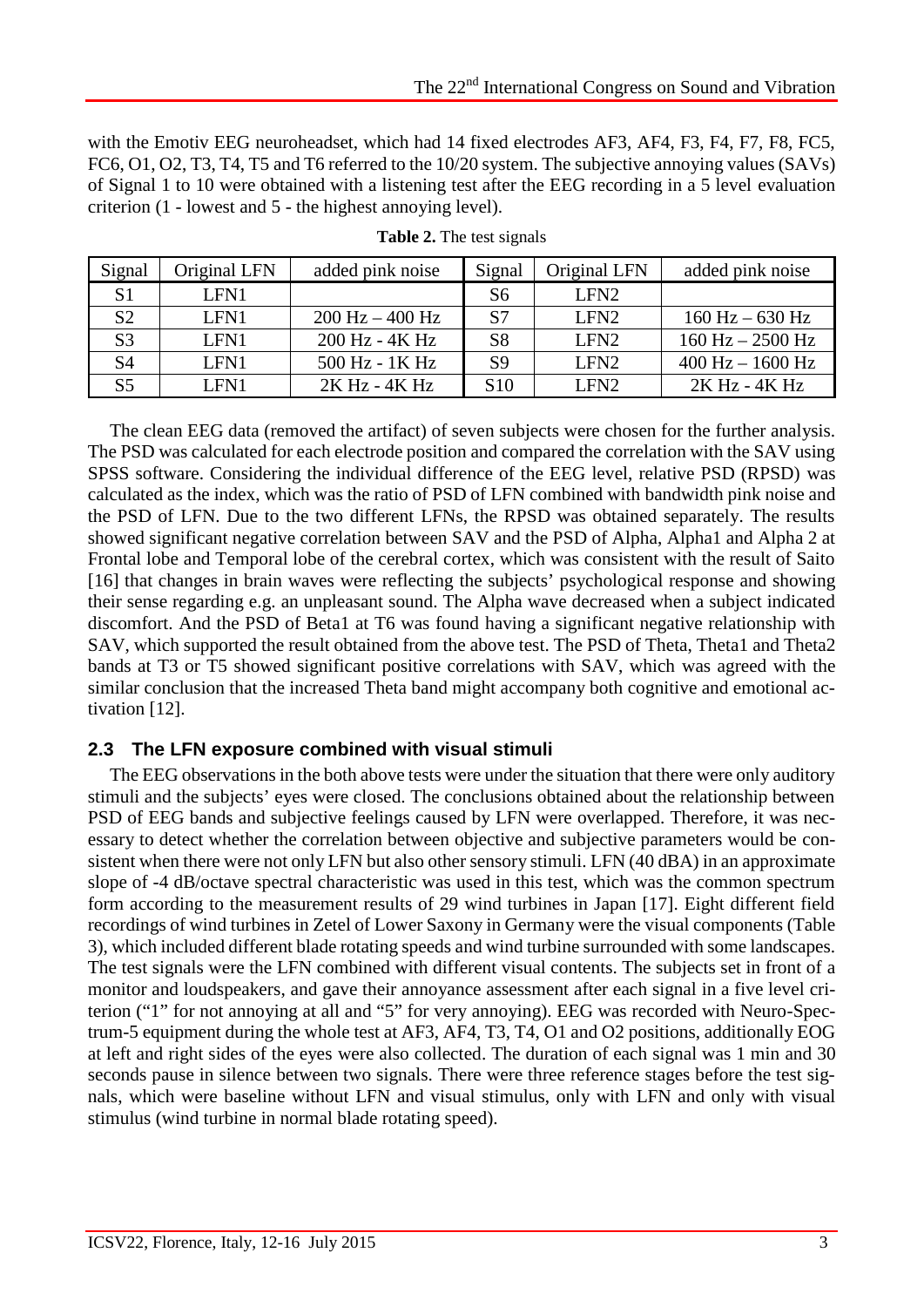| Signal 1     | Signal 2              | Signal 3        | Signal 4                |
|--------------|-----------------------|-----------------|-------------------------|
| Slow speed   | hidden by trees $(N)$ | Fast speed      | with several cows $(N)$ |
| Signal 5     | Signal 6              | Signal 7        | Signal 8                |
| Normal speed | $90^\circ$ side (N)   | several WTs (N) | Still                   |

**Table 3.** The signals in the test  $(N = normal b)$  blade rotating speed)

Besides the same "Noise Sensitivity", "GHQ-28", "PANAS" questionnaires, the subjects were asked to answer a basic "Hearing Problems" questionnaire, which was used to check whether the subjects had slightly hearing damage. Since this test was related to wind turbines and the attitude to wind turbine was considered as an influent aspect for the perception of the emitted noise, an overall opinion to wind turbine and five specific questions were investigated. The PSD results of fourteen subjects were calculated, and the RPSD, which was the ratio of the signals PSD and the reference PSD (reference = baseline stage without LFN and visual stimulus), was used to compare with the subjective results (SAV) like the above test. Differences among question groups were also summarized.

The RPSD of Beta, Beta2 band at T3 showed a significant negative correlation with the average SAV for all subjects, which was agreed with the conclusion obtained in the other tests. Another similar finding was that the significant positive correlation between the PSD of Theta1 band at AF4, T3 and the SAV result. However, the positive relationship between RPSD of Alpha band at AF3 and SAV was in an opposite trend compared with the last test. The inconsistency might due to the additional visual stimuli, which were required the subjects to open their eyes during the test, and Alpha energy decreased obviously when eyes opened.

# **3. The effects of psychological questionnaires**

The emotional activation was found that it could produce measureable effects on the EEG, therefore, it was hypothesized that personality traits would interact with the strength [12].

Noise sensitivity was an important aspect in the researches related with noise exposure. Some evidence suggests that 19% of the population is "more sensitive" than "average". Stansfield recognized that noise sensitivity was a factor between noise exposure and annoyance, and he concluded "the most potent predictor of noise annoyance, apart from noise level, is noise sensitivity which is also associated with psychiatric disorder" [18]. The individual sensitivity to noise was also probably relative to the time generating steady stress responses [5]. The indirect method, using additional bandwidth pink noise to decrease the negative annoying feelings caused by LFN, was found more suitable for subjects with high noise sensitivity [15]. The results in this paper indicated that subjects with different noise sensitivity levels they gave different subjective annoyance evaluations for LFN and LFN with additional auditory or visual stimuli, and the PSD changes of Beta band along time showed well relevant with the differences among the noise sensitivity groups.

The GHQ-28 was used as an indicator of psychological well-being [10]. When compared the PSD results of subjects with different GHQ – 28 scores, the PSD at Frontal and Temporal lobes showed obvious differences in all EEG bands. PANAS was one of the most widely used scales to measure mood or emotion, and the difference by the subtraction of negative from positive score showed that this self-reported personality stats and traits had a significant correlation with the left and right hemispheric ratio at Frontal lobe, which was related with stress.

# **4. Conclusions**

EEG reactions under LFN exposure in different situations were summarized. The PSD of EEG bands were compared with the subjective annoyance level caused by LFN and PN, or LFN combined with different bandwidth PN, or LFN with visual stimuli. The PSD of Beta band at Temporal lobe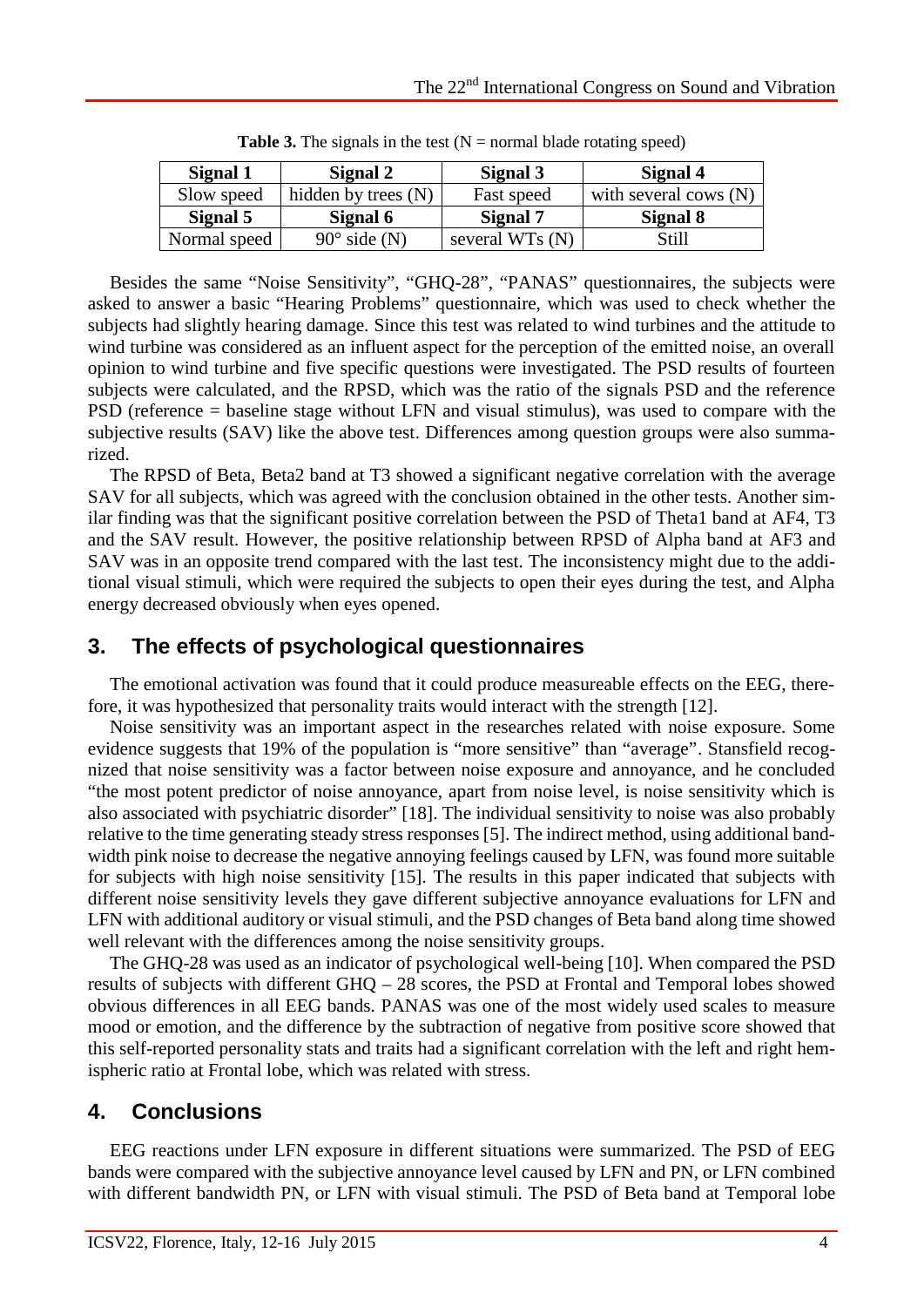showed a significant negative correlation with the subjective annoyance evaluation and the variation of Beta band along time was similar under PN exposure, but in an obvious different form under LFN exposure. And the PSD of Theta, Theta1 or Theta2 bands at Frontal or Temporal lobe were found a significant positive correlation with the SAV results. These findings were consistent in all tests, but the relationship between the PSD of Alpha band and subjective annoyance result was not always the same. It was negative with only auditive stimuli affecting and was positive with auditive and simultaneous visual stimuli, which might be caused by the different types of the external stimuli.

Besides the conclusions above, the effects of different psychological questionnaires on the EEG test related with LFN were also discussed. The PSD results of the subjects with different GHQ-28 or PANAS scores showed statistical difference, which means that the questions about mental performance or self-reported emotional state can give effective help for understanding the brain reaction under LFN exposure. Noise sensitivity was found important in the tests, which was reflected by the obvious different subjective evaluation and EEG variation results.

The above-mentioned findings demonstrated that EEG was effective for objective evaluation as a physiological index. And EEG could be useful for the further exploration of low frequency noise sufferers.

#### **REFERENCES**

- 1 Krahé, D.. Low Frequency Noise Strain on the Brain, *Proceedings of the 14th International Meeting on Low frequency noise and vibration and its contral*, Aalborg, Denmark, 9-11 June, (2010).
- 2 Poulsen, T. and Mortensen, F. R. Laboratory evaluation annoyance of low frequency noise, Danish Environmental Protection Agency, (2002).
- 3 Persson, K. and Rylander, R. Disturbance from low-frequency noise in the environment: A survey among the local environmental health authorities in Sweden, *Journal of Sound and Vibration*, **121** (2), 339–345, (1988).
- 4 Walter, W.G., Dovey, V.J. and Shipton, H. Analysis of the electrical response of the human cortex to photic stimulation, *Nature*, **158**, 540-541, (1946).
- 5 Li, Z.G., Di, G.Q and Lia, L. Relationship between Electroencephalogram variation and subjective annoyance under noise exposure, *Applied Acoustics*, **75**, 37–42, (2014).
- 6 Ochoa, J. B. EEG signal classification for brain computer interface applications, Ecole Polytechnique Federale de Lausanne (2002).
- 7 Larsen, E. A. Classification of EEG signals in a brain-computer interface system, Master Thesis, Norwegian University of Science and Technology, (2011).
- 8 Zhou, J., Liu, D., Li, X., Ma, J., Zhang, J. and Fang, J. Pink noise: effect on complexity synchroni-zation of brain activity and sleep consolidation, *Journal of Theoretical Biology*, **306**, 68–72, (2012).
- 9 Schutte, M., Marks, A., Wenning, E. and Griefahn, B. The development of the noise sensitivity questionnaire, *Noise & Health*, **9** (34), 15–24, (2007).
- 10 Goldberg, D. P. and Hillier, V. F. A scaled version of the General Health Questionnaire, *Psychological Medicine*, **9**, 139–145, (1979).
- 11 Watson, D., Clark, L. A. and Tellegen, A. Development and validation of brief measures of positive and negative affect: the PANAS scales, *Journal of Personality and Social Psychology*, **54** (6), 1063–1070, (1988).
- 12 Stenberg, G. Personality and the EEG: Arousal and emotional arousability, *Personality and Individual Differences*, **13** (10), 1097–1113, (1992).
- 13 Ray, W. J. and Cole, H. W. EEG alpha activity reflects attentional demands, and beta activity reflects emotional and cognitive processes, *Science*, **228** (4700), 750–752, (1985).